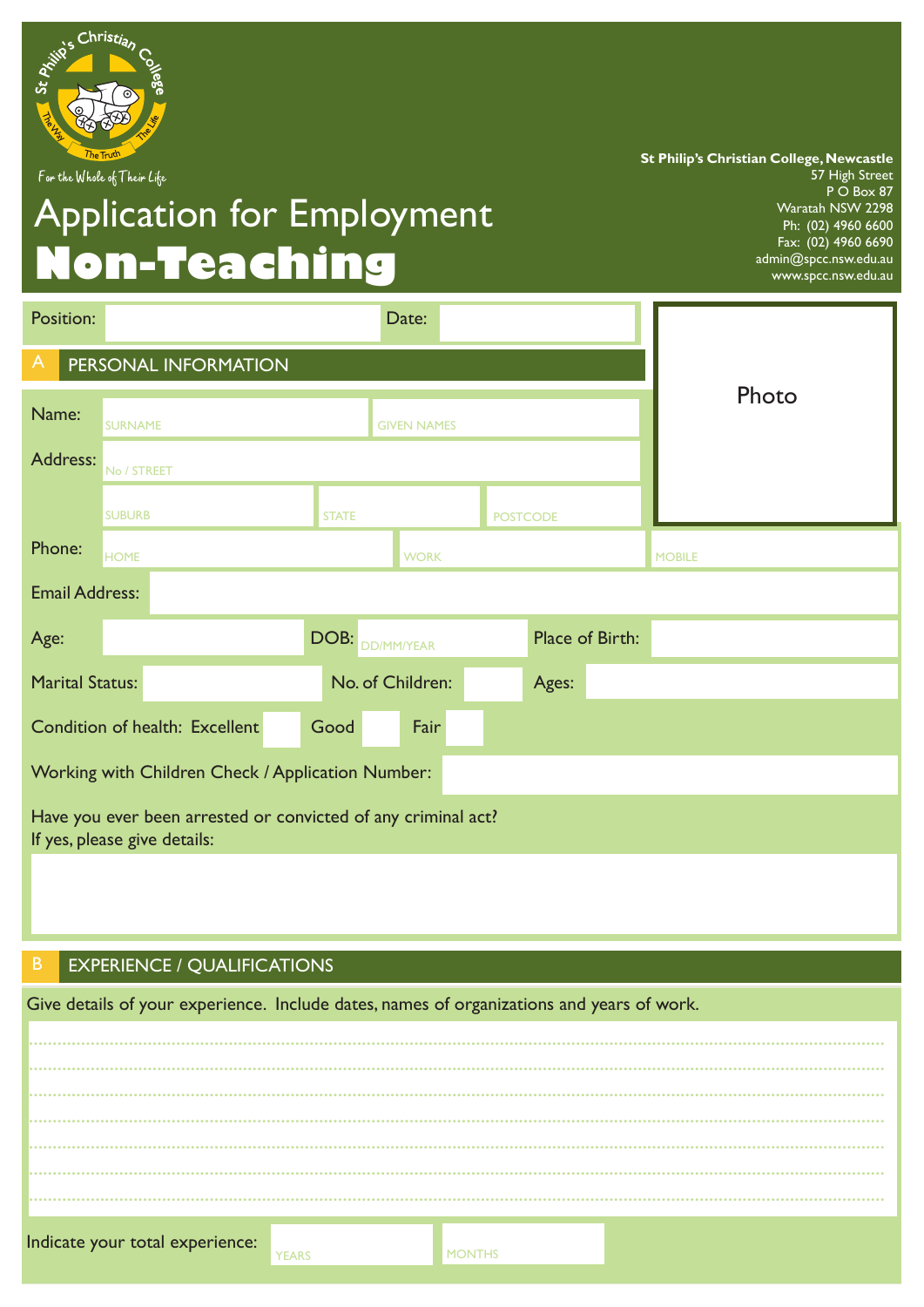| <b>EXPERIENCE / QUALIFICATIONS</b><br>$\mathsf B$           |                                                                                 |                                  |  |  |  |  |  |
|-------------------------------------------------------------|---------------------------------------------------------------------------------|----------------------------------|--|--|--|--|--|
|                                                             | What degrees, diplomas or other professional qualifications do you hold?        |                                  |  |  |  |  |  |
| <b>DEGREE, DIPLOMA ETC</b>                                  | <b>NAME OF INSTITUTION</b>                                                      | YEARS OF TRAINING YEAR CONFERRED |  |  |  |  |  |
| <b>DEGREE, DIPLOMA ETC</b>                                  | <b>NAME OF INSTITUTION</b>                                                      | YEARS OF TRAINING YEAR CONFERRED |  |  |  |  |  |
| <b>DEGREE, DIPLOMA ETC</b>                                  | <b>NAME OF INSTITUTION</b>                                                      | YEARS OF TRAINING YEAR CONFERRED |  |  |  |  |  |
| <b>DEGREE, DIPLOMA ETC</b>                                  | <b>NAME OF INSTITUTION</b>                                                      | YEARS OF TRAINING YEAR CONFERRED |  |  |  |  |  |
| DEGREE, DIPLOMA ETC                                         | <b>NAME OF INSTITUTION</b>                                                      | YEARS OF TRAINING YEAR CONFERRED |  |  |  |  |  |
|                                                             | List any positions of special responsibility you have held, and length of time. |                                  |  |  |  |  |  |
|                                                             |                                                                                 |                                  |  |  |  |  |  |
|                                                             |                                                                                 |                                  |  |  |  |  |  |
|                                                             |                                                                                 |                                  |  |  |  |  |  |
|                                                             |                                                                                 |                                  |  |  |  |  |  |
| List any areas of special training, experience or interest. |                                                                                 |                                  |  |  |  |  |  |
|                                                             |                                                                                 |                                  |  |  |  |  |  |
|                                                             |                                                                                 |                                  |  |  |  |  |  |
|                                                             |                                                                                 |                                  |  |  |  |  |  |
|                                                             |                                                                                 |                                  |  |  |  |  |  |
|                                                             |                                                                                 |                                  |  |  |  |  |  |
|                                                             |                                                                                 |                                  |  |  |  |  |  |
|                                                             | Provide details of professional associations of which you are a member.         |                                  |  |  |  |  |  |
|                                                             |                                                                                 |                                  |  |  |  |  |  |
|                                                             |                                                                                 |                                  |  |  |  |  |  |
|                                                             |                                                                                 |                                  |  |  |  |  |  |

## CHRISTIAN COMMITMENT

|                                       | Do you consider yourself to be a true Christian? |                                                                                      |                         |              |                 |  |
|---------------------------------------|--------------------------------------------------|--------------------------------------------------------------------------------------|-------------------------|--------------|-----------------|--|
| Which Church do you regularly attend? |                                                  |                                                                                      |                         |              |                 |  |
| Pastor / Minister's Name:             |                                                  |                                                                                      | Phone:<br><b>CHURCH</b> |              | <b>MOBILE</b>   |  |
| <b>Email Address:</b>                 |                                                  |                                                                                      |                         |              |                 |  |
| Address:<br>No / STREET               |                                                  |                                                                                      | <b>SUBURB</b>           | <b>STATE</b> | <b>POSTCODE</b> |  |
|                                       |                                                  | Give a brief outline of your involvement in your Church and/or other Christian work. |                         |              |                 |  |
|                                       |                                                  |                                                                                      |                         |              |                 |  |
|                                       |                                                  |                                                                                      |                         |              |                 |  |
|                                       |                                                  |                                                                                      |                         |              |                 |  |
|                                       |                                                  |                                                                                      |                         |              |                 |  |
|                                       |                                                  |                                                                                      |                         |              |                 |  |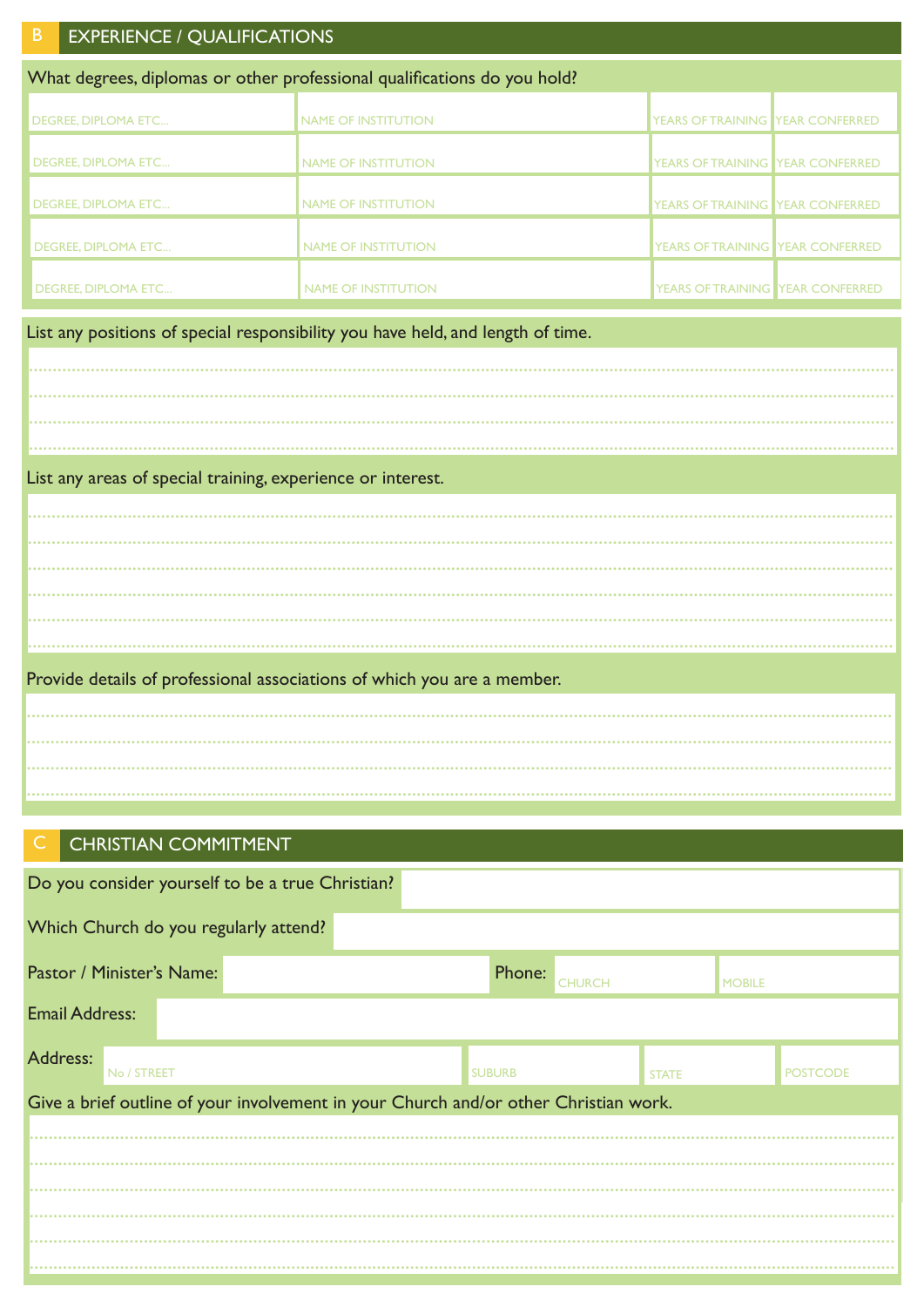Give a brief testimony describing your conversion to Christ.

## **GENERAL COMMENTS**

Why are you interested in applying for this particular position?

| What attracted you to this College?                          |  |
|--------------------------------------------------------------|--|
|                                                              |  |
|                                                              |  |
|                                                              |  |
|                                                              |  |
| Any additional relevant information or comments are welcome. |  |
|                                                              |  |
|                                                              |  |
|                                                              |  |
|                                                              |  |
|                                                              |  |
|                                                              |  |
|                                                              |  |
|                                                              |  |
|                                                              |  |
|                                                              |  |
|                                                              |  |
|                                                              |  |
| .                                                            |  |
|                                                              |  |
|                                                              |  |
|                                                              |  |
|                                                              |  |
| .                                                            |  |
|                                                              |  |
|                                                              |  |
|                                                              |  |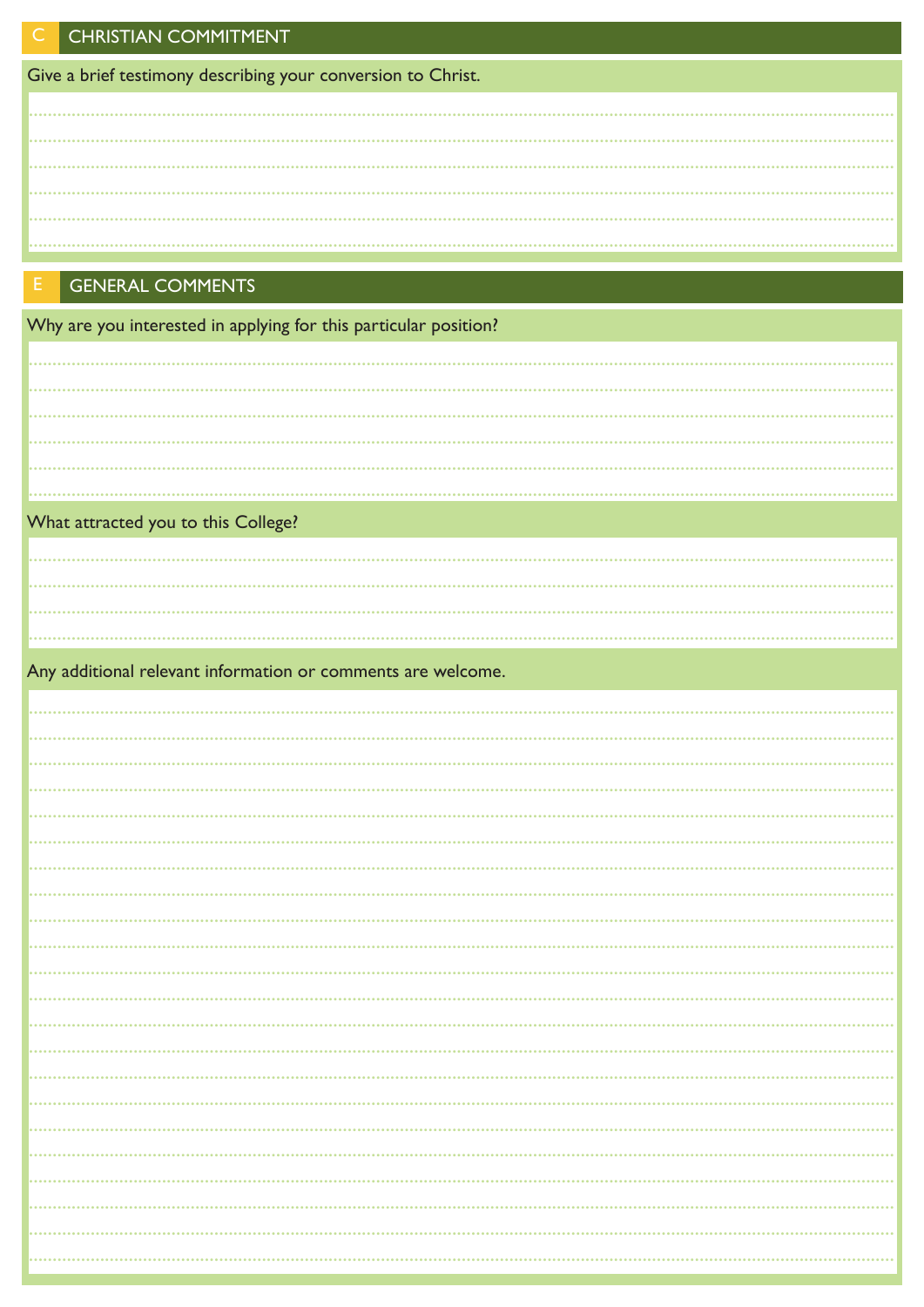#### **REFEREES**

Referees will be contacted by the College to discuss your suitability for the position you have applied for.

|                                             | <b>CHARACTER</b> |                    |              |                 |  |  |
|---------------------------------------------|------------------|--------------------|--------------|-----------------|--|--|
| Name:                                       | <b>SURNAME</b>   | <b>GIVEN NAMES</b> |              |                 |  |  |
| Address:                                    | No / STREET      |                    |              |                 |  |  |
|                                             | <b>SUBURB</b>    |                    | <b>STATE</b> | <b>POSTCODE</b> |  |  |
| Phone:                                      | <b>HOME</b>      | <b>WORK</b>        |              | <b>MOBILE</b>   |  |  |
| Occupation:                                 |                  | Email:             |              |                 |  |  |
| What is your association with this referee? |                  |                    |              |                 |  |  |

### **PASTOR / MINISTER**

| Name:                                       | <b>SURNAME</b> | <b>GIVEN NAMES</b> |              |               |                 |
|---------------------------------------------|----------------|--------------------|--------------|---------------|-----------------|
| Address:                                    | No / STREET    |                    |              |               |                 |
|                                             | <b>SUBURB</b>  |                    | <b>STATE</b> |               | <b>POSTCODE</b> |
| Phone:                                      | <b>HOME</b>    | <b>WORK</b>        |              | <b>MOBILE</b> |                 |
| Occupation:                                 |                | Email:             |              |               |                 |
| What is your association with this referee? |                |                    |              |               |                 |

### **PROFESSIONAL**

| Name:                                       | <b>SURNAME</b> | <b>GIVEN NAMES</b> |              |               |                 |
|---------------------------------------------|----------------|--------------------|--------------|---------------|-----------------|
| Address:                                    | No / STREET    |                    |              |               |                 |
|                                             | <b>SUBURB</b>  |                    | <b>STATE</b> |               | <b>POSTCODE</b> |
| Phone:                                      | <b>HOME</b>    | <b>WORK</b>        |              | <b>MOBILE</b> |                 |
| Occupation:                                 |                | Email:             |              |               |                 |
| What is your association with this referee? |                |                    |              |               |                 |

I confirm that the above information is correct. I understand that any misleading statements or omissions made by me may be sufficient grounds for cancelling any agreements made.

Signature: Date: Date: Date: Date: Date: Date: Date: Date: Date: Date: Date: Date: Date: Date: Date: Date: Date: Date: Date: Date: Date: Date: Date: Date: Date: Date: Date: Date: Date: Date: Date: Date: Date: Date: Date: D